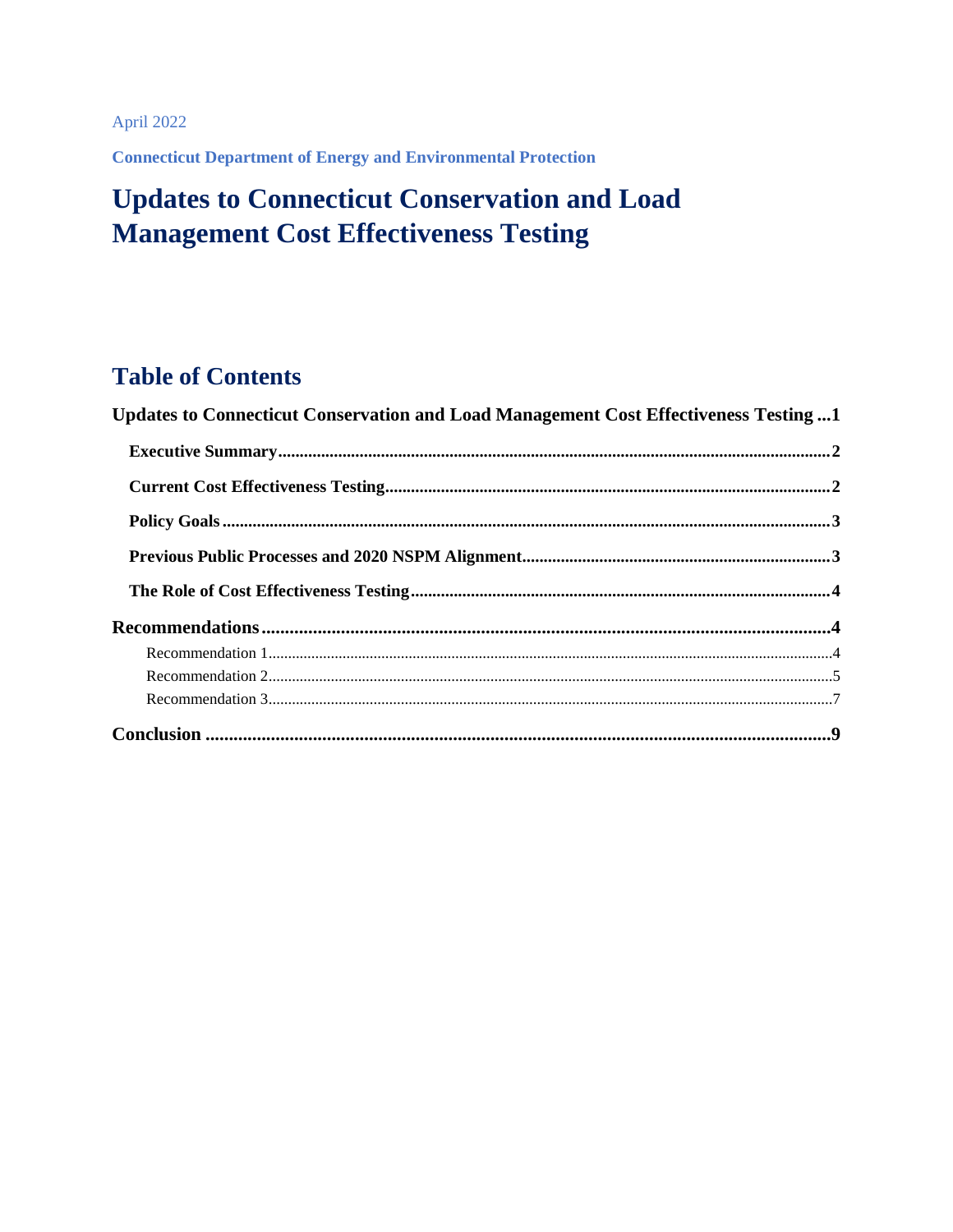#### <span id="page-1-0"></span>**Executive Summary**

Connecticut General Statutes §22a-1a and §16a-35k require the Department of Energy and Environmental Protection (DEEP) to coordinate the Conservation and Load Management Plan (C&LM) with other state environmental plans to ensure the achievement of Connecticut's environmental and energy management goals. As a result, the economic analysis used to assess the cost effectiveness of efficiency programs is an essential element in DEEP's review of the C&LM Plan for consistency with state statutes.

Cost-effectiveness testing plays a critical role in shaping C&LM energy efficiency programs, ensuring they are designed and implemented to "obtain energy savings and system benefits" (including mitigation of federally mandated congestion charges) greater than the costs of the programs.<sup>1</sup> State law mandates that the programs in the C&LM plan "be screened through cost-effectiveness that compares the value and payback period of program benefits for all energy savings to program costs."<sup>2</sup>

DEEP's Determination on the 2022-2024 C&LM Plan puts forward several strategies to bring Connecticut's energy efficiency programs into closer alignment with state policy goals, including updating the cost-effectiveness test to capture the impacts of the programs on greenhouse gas emissions and energy affordability.

#### <span id="page-1-1"></span>**Current Cost Effectiveness Testing**

The 2022-2024 C&LM Plan filed with DEEP on November 1, 2021 uses three cost-effectiveness tests to compare the net present value of program benefits with the cost to achieve those benefits. The Utility Cost Test (UCT), which includes the benefits and costs experienced by the utility system, is the primary test.<sup>3</sup> The UCT complies with the statutory requirement that "programs are designed to obtain energy savings and system benefits" by examining only the costs and benefits borne by the utility system, such as avoided fuel and costs and the costs of incentives and program administration.<sup>4</sup>

The second test, the Modified Utility Cost Test (MUCT), is similar to the UCT but also captures oil and propane savings and the costs associated with achieving those savings. The MUCT was introduced in the 2014 Update to the 2013-2015 C&LM Plan in response to policy direction included in Public Act 13-298, which stated that all programs must be screened in order to compare "program benefits for all energy savings to program costs."<sup>5</sup> In the 2022-2024 C&LM Plan, the MUCT applies only to electric residential programs that have oil or propane savings and is the primary test for those programs.

A third test, the Total Resource Cost (TRC) test, is used as a secondary test to inform energy efficiency program design but passing the TRC is not required for a program to proceed, with the exception of its use when evaluating the Home Energy Solutions-Income Eligible (HES-IE) program. The TRC incorporates the UCT and MUCT as well as several additional costs and benefits important from the perspective of energy-efficiency program participants, including water savings, non-embedded emissions,

<sup>1</sup> *See:* CGS §16-245m(d)(3)

<sup>2</sup> *See:* Public Act No. 98-28 and Connecticut General Statutes §16-245m(d)(3)

<sup>3</sup> *See:* 2019-2021 Conservation and Load Management Plan, November 2018, *available at:* https://portal.ct.gov/- /media/DEEP/energy/ConserLoadMgmt/Final20192021CLMPlan111918pdf.pdf?la=en&hash=891F955EDEADB86 FA2414AC6A6AC4772

<sup>4</sup> *See:* CGS §16-245m(d)(3)

<sup>&</sup>lt;sup>5</sup> See: Public Act No. 13-298 An Act Concerning Implementation of Connecticut's Comprehensive Energy Strategy and Various Revisions to the Energy Statutes, *available at:* [https://www.cga.ct.gov/2013/act/pa/pdf/2013PA-00298-](https://www.cga.ct.gov/2013/act/pa/pdf/2013PA-00298-R00HB-06360-PA.pdf) [R00HB-06360-PA.pdf](https://www.cga.ct.gov/2013/act/pa/pdf/2013PA-00298-R00HB-06360-PA.pdf)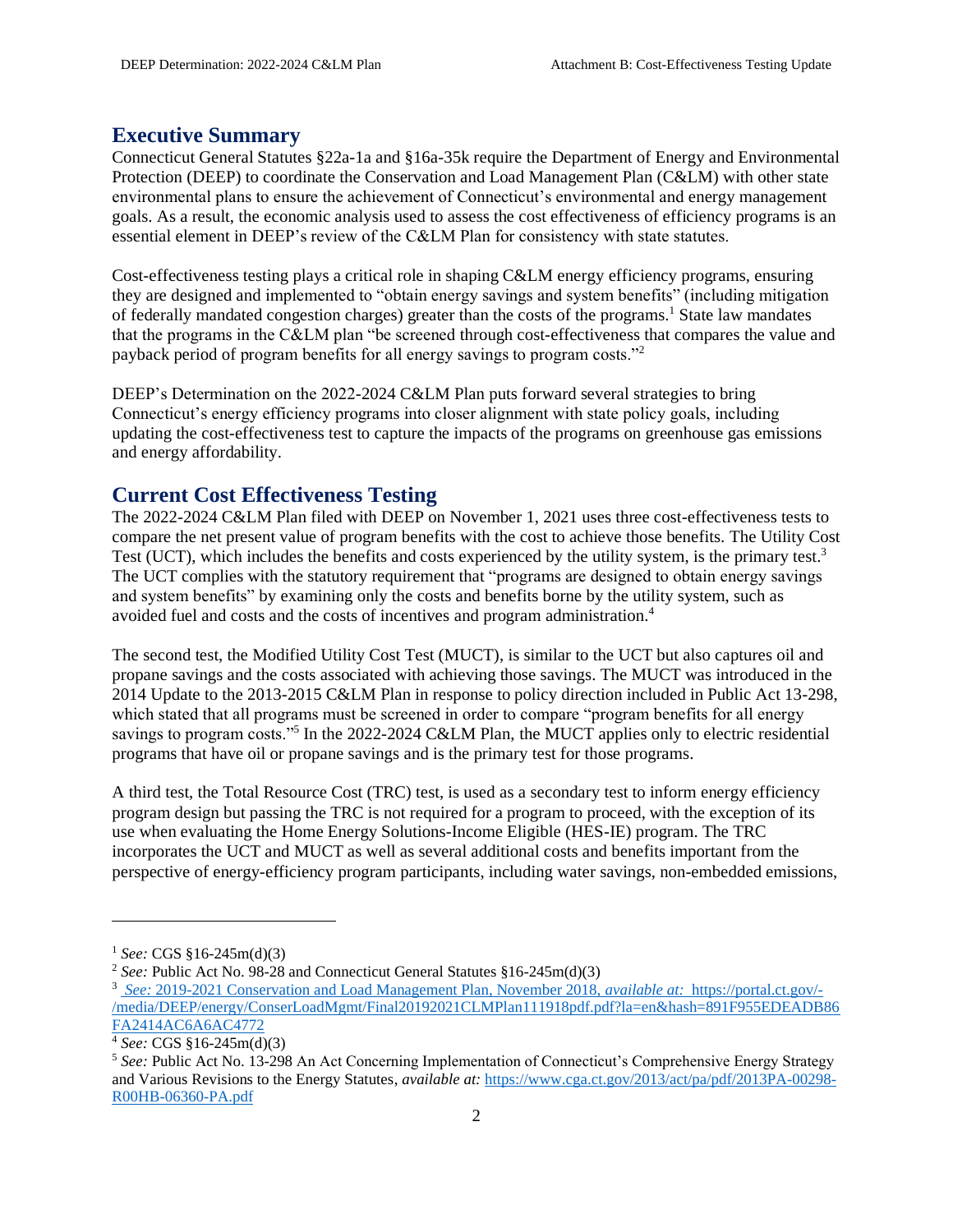and environmental attributes.<sup>6</sup> For HES-IE only, the TRC includes non-energy impacts such as participant comfort, appliance noise, and home value, appearance, and safety.<sup>7</sup>

Basic parameters of Connecticut's testing are outlined in the Program Savings Document and in the C&LM Plan.<sup>8</sup> Although the results of the utilities' cost-effectiveness testing calculations are included in the C&LM Plan, the calculations themselves are not published.

## <span id="page-2-0"></span>**Policy Goals**

Cost-effectiveness testing determines which energy efficiency programs move forward to implementation and is therefore an essential mechanism for furthering Connecticut's energy goals. However, current C&LM cost-effectiveness testing does not capture or address efficiency program impacts outside of the scope of energy savings and system benefits.

The recommendations outlined in the sections that follow delineate DEEP's interim and future changes to cost effectiveness testing practices in the C&LM Plan and were developed with attention to the core energy goals. **These recommendations are a first step towards the development of a test that is reflective of all state policy goals and priorities, and an ongoing process to modernize the costeffectiveness test.**

## <span id="page-2-1"></span>**Previous Public Processes and 2020 NSPM Alignment**

Over the past several years, DEEP has reviewed and re-evaluated the primary test used to assess the C&LM programs to ensure consistency and integrity in state efficiency programs. Relying initially on the principles of 2017 National Efficiency Screening Project's [National Standard Practice Manual](https://nationalefficiencyscreening.org/wp-content/uploads/2017/05/NSPM_May-2017_final.pdf) (NSPM), DEEP generated opportunities for public participation and comment to begin shaping a set of changes to apply to the current test.<sup>9</sup>

The recommendations outlined below result from the same basic framework found in the now-updated 2020 NSPM for Benefit-Cost Analysis of Distributed Energy Resources and marks an improvement in addressing Connecticut's current pertinent state policies while demonstrating transparency in the reasoning and methodology behind the most recent changes.<sup>10</sup>

DEEP first conducted a review of state policies and narrowed down applicable policy goals to enhance energy affordability, sustainability, resiliency, equity, and economic development. DEEP then performed a gap analysis of current utility system impacts included in the primary test. Based on the identified policy

<sup>6</sup> *See* 2022-2024 Conservation and Load Management Plan, March 1, 2022, *available at*: [http://www.dpuc.state.ct.us/DEEPEnergy.nsf/c6c6d525f7cdd1168525797d0047c5bf/cf59b4f99ec97597852587fb00](http://www.dpuc.state.ct.us/DEEPEnergy.nsf/c6c6d525f7cdd1168525797d0047c5bf/cf59b4f99ec97597852587fb00021000?OpenDocument) [021000?OpenDocument](http://www.dpuc.state.ct.us/DEEPEnergy.nsf/c6c6d525f7cdd1168525797d0047c5bf/cf59b4f99ec97597852587fb00021000?OpenDocument)

<sup>7</sup> *See* Connecticut's 2022 Program Savings Document, March 1, 2022, *available at*:

[http://www.dpuc.state.ct.us/DEEPEnergy.nsf/c6c6d525f7cdd1168525797d0047c5bf/cf59b4f99ec97597852587fb00](http://www.dpuc.state.ct.us/DEEPEnergy.nsf/c6c6d525f7cdd1168525797d0047c5bf/cf59b4f99ec97597852587fb00021000?OpenDocument) [021000?OpenDocument](http://www.dpuc.state.ct.us/DEEPEnergy.nsf/c6c6d525f7cdd1168525797d0047c5bf/cf59b4f99ec97597852587fb00021000?OpenDocument)

<sup>8</sup> *See* 2022-2024 Conservation and Load Management Plan, March 1, 2022, *available at*:

[http://www.dpuc.state.ct.us/DEEPEnergy.nsf/c6c6d525f7cdd1168525797d0047c5bf/cf59b4f99ec97597852587fb00](http://www.dpuc.state.ct.us/DEEPEnergy.nsf/c6c6d525f7cdd1168525797d0047c5bf/cf59b4f99ec97597852587fb00021000?OpenDocument) [021000?OpenDocument](http://www.dpuc.state.ct.us/DEEPEnergy.nsf/c6c6d525f7cdd1168525797d0047c5bf/cf59b4f99ec97597852587fb00021000?OpenDocument)

<sup>9</sup> For an overview of past public processes, *see*: DEEP Benefit Cost Testing, updated November 26, 2018, *available at*:<https://portal.ct.gov/DEEP/Energy/Conservation-and-Load-Management/Benefit-Cost-Testing>

<sup>10</sup> *See:* National Standard Practice Manual for Benefit-Cost Analysis of Distributed Energy Resources, August 2020, *available at*: [https://www.nationalenergyscreeningproject.org/wp-content/uploads/2020/08/NSPM-DERs\\_08-24-](https://www.nationalenergyscreeningproject.org/wp-content/uploads/2020/08/NSPM-DERs_08-24-2020.pdf) [2020.pdf](https://www.nationalenergyscreeningproject.org/wp-content/uploads/2020/08/NSPM-DERs_08-24-2020.pdf)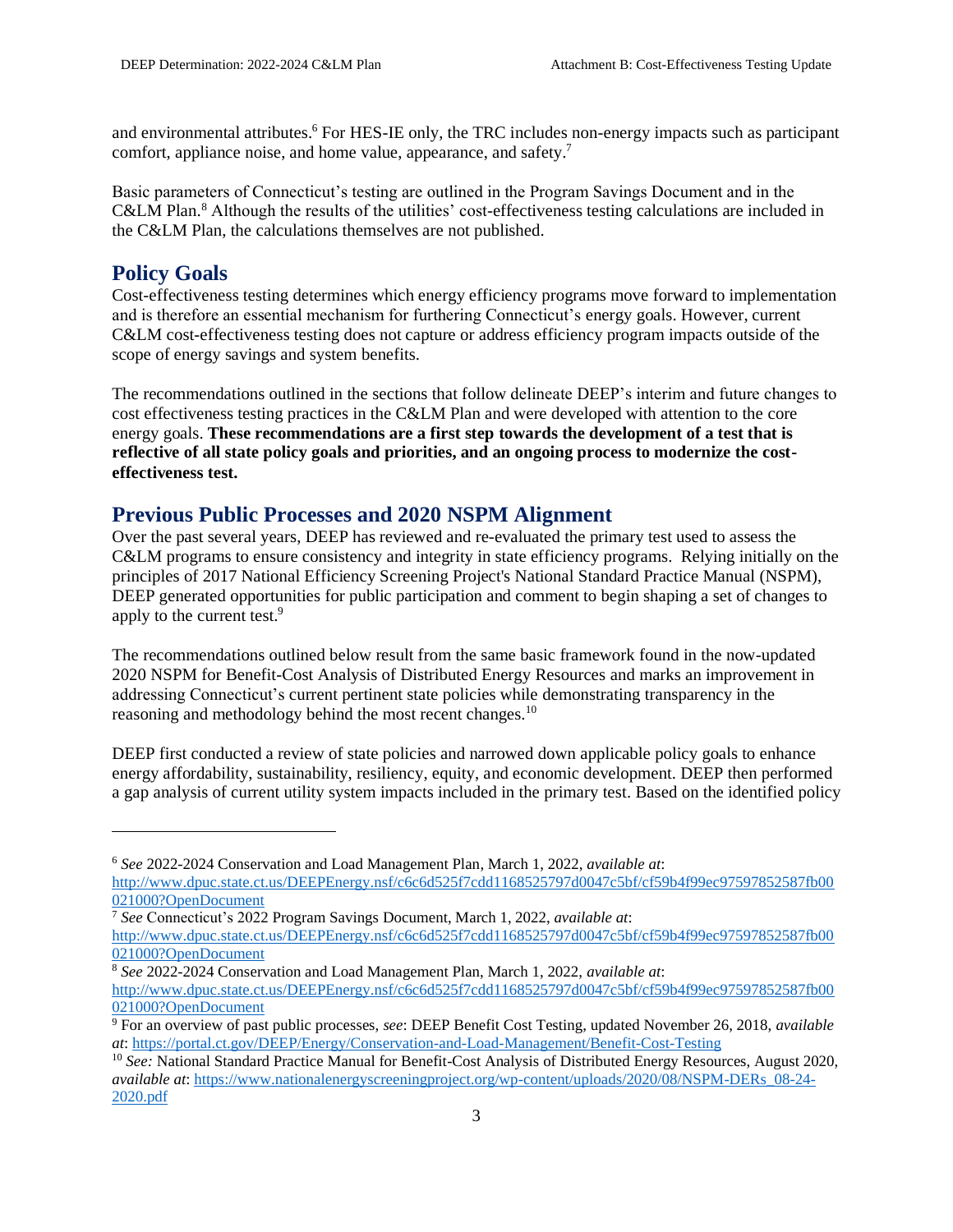goals, DEEP elected to add utility system impacts of avoided greenhouse gas emissions and reduced arrearages, collection costs, debt write-offs, or administrative costs. To ensure a proper addressal of costs and benefits, DEEP carefully reviewed and researched feasible methodologies for addressing the new utility system impacts and will finalize an approach to quantifying these benefits in collaboration with the utilities, EEB, and independent evaluators. Any changes to the cost-effectiveness test will be documented in the C&LM Plan and Program Savings Document.

## <span id="page-3-0"></span>**The Role of Cost Effectiveness Testing**

The cost-effectiveness test resulting from these recommendations do not account for every possible benefit of energy efficiency programs. However, that does not mean that these benefits are not tracked and reported. Marketing material and legislative reports on energy efficiency programs promote the many participant, societal, and other program benefits, which play a key role in justifying continual funding, garnering legislative support, and encouraging consumer participation.<sup>11</sup>

Another important distinction to draw is that the primary cost effectiveness test does not determine program funding and incentive levels. For example, even when a program clears the cost-effectiveness threshold, the test only determines how big an incentive *can* be rather than mandating what an incentive *must* be. This provides flexibility on incentive decisions as long as a program's benefits outweigh its costs.

#### <span id="page-3-1"></span>**Recommendations**

- 1. **Recommendation 1**  Create a new Connecticut Efficiency Test (CTET) that applies the principles of the MUCT to all programs and continue the use of the TRC as a supplemental test for incomeeligible programs.
- 2. **Recommendation 2** Modify the primary CTET to capture avoided greenhouse gas emissions.
- 3. **Recommendation 3**  Modify the CTET to capture the utility system benefit of reduced arrearages, collection costs, debt write-offs, or administrative costs.

The following recommendations, described more in-depth below, address changes to the structure of the primary cost-effectiveness test and propose values for new test component, where applicable.

<span id="page-3-2"></span>1. **Recommendation 1 –** Create a new Connecticut Efficiency Test (CTET) that applies the principles of the MUCT to all programs and continue the use of the TRC as a supplemental test for incomeeligible programs.

Although using a UCT (or variant of a UCT like the MUCT) as a primary test was once common, Connecticut is now one of only eight states that still uses a UCT as its primary test. These states, unlike Connecticut, generally do not perform well in national rankings of state energy efficiency programs. A majority of states use TRC tests, and many states use Societal Cost Tests (SCT),<sup>12</sup> state-specific tests, or multiple primary assessments.<sup>13</sup> Many states continue to use a UCT as their secondary test but have

<sup>11</sup> *See, for example*: Energy Efficiency Board Annual Legislative Reports, *available at*: <https://energizect.com/connecticut-energy-efficiency-board/about-energy-efficiency-board/annualreports>

<sup>12</sup> The SCT includes costs and benefits to the utility system, program participant impacts, and societal impacts. *See:*  Cost-Effectiveness Tests: Overview of State Approaches to Account for Health and Environmental Benefits of Energy Efficiency, ACEEE, December 2018, *available at*: [https://www.aceee.org/sites/default/files/he-ce-tests-](https://www.aceee.org/sites/default/files/he-ce-tests-121318.pdf)[121318.pdf](https://www.aceee.org/sites/default/files/he-ce-tests-121318.pdf)

<sup>13</sup> *See:* Database of Screening Practices, NESP, *available at:* [https://www.nationalenergyscreeningproject.org/state](https://www.nationalenergyscreeningproject.org/state-database-dsesp/)[database-dsesp/](https://www.nationalenergyscreeningproject.org/state-database-dsesp/)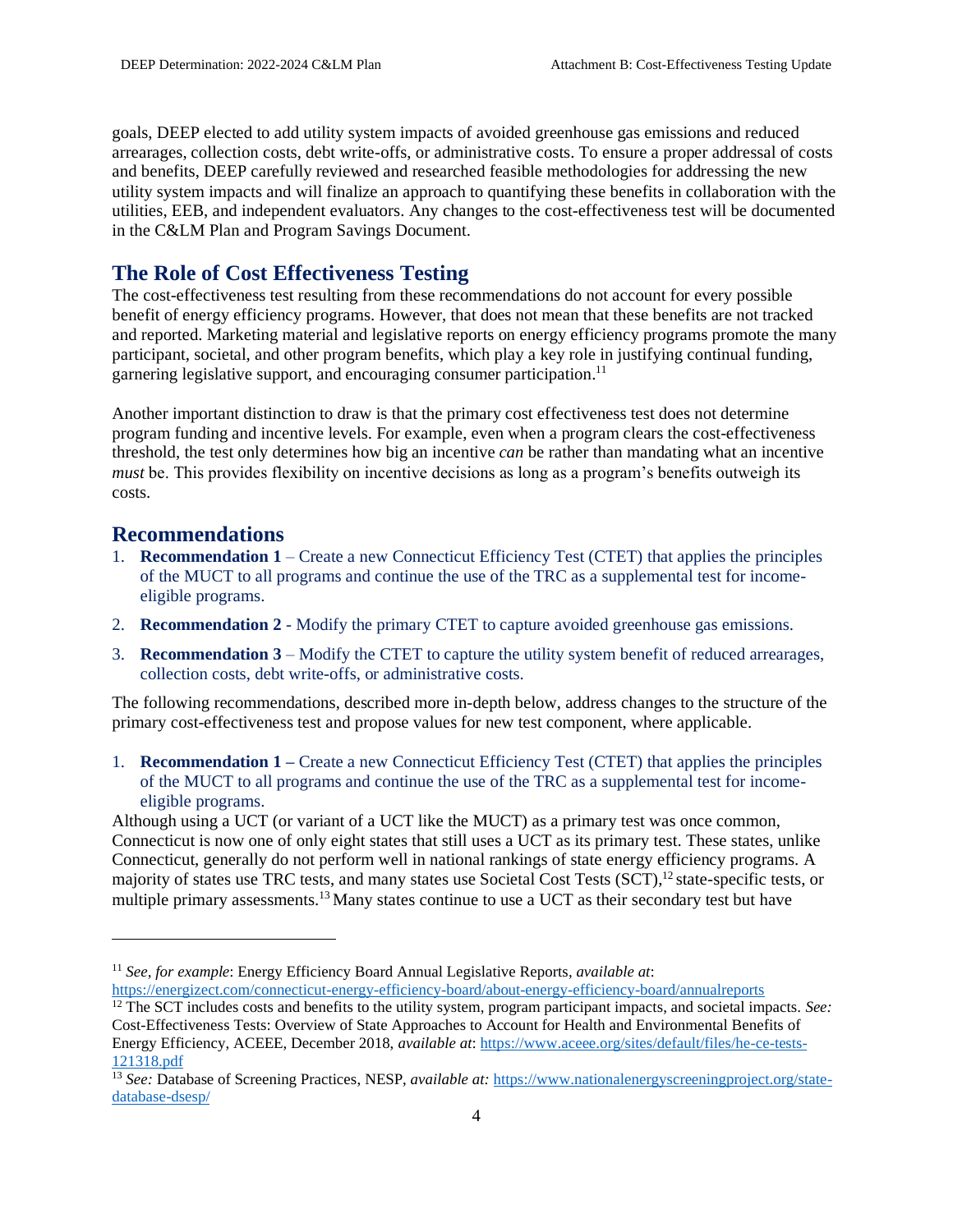assessed the need to incorporate public policy mandates and goals into their analyses. In these cases, states use a broader test as the backbone of their energy efficiency program design — either some variant of the TRC or, in a handful of cases, the much broader SCT.

While DEEP acknowledges this shift in cost-benefit analysis practices, it must also recognize that at its core, the C&LM Plan's intention is to motivate investment in energy efficiency and encourage market transformation through program administration and implementation.<sup>14</sup> As mentioned above, Public Act 13-298 also mandates that all cost and energy savings be in the benefit-cost screening.<sup>15</sup>

In other words, the purpose of the plan is more directly to use ratepayer funds to promote private investment in energy efficiency in order to indirectly achieve energy conservation and load management. This narrow purpose supports Connecticut's use of a new primary test, the Connecticut Efficiency Test, modeled after the state's current MUCT, as the primary cost-effectiveness test. Previously, the MUCT was only used to screen Residential programs. Using the MUCT to screen all programs as a primary test will mean that all programs can capture oil and propane savings as a benefit.<sup>16</sup> Paired with updates to the methodology for baseline savings calculations, the CTET will more fully capture the benefits of adopting cost-effective efficiency measures.

<span id="page-4-0"></span>2. **Recommendation 2** - Modify the primary CTET to capture avoided greenhouse gas emissions. Energy efficiency reduces energy demand and therefore the production of greenhouse gas emissions. While reducing emissions is not explicitly stated as a direct intention of the C&LM Plan, it is a policy goal cited in multiple public acts, statutes, state planning documents and implementation plans. <sup>17</sup> Given this strong policy focus, DEEP recommends that the CTET evaluate the impact of reduced greenhouse gas emissions, using one of the following methods:

**A. Through the avoided cost of compliance with Connecticut's Global Warming Solutions Act**

#### **B. Using non-embedded greenhouse gas emissions cost determined in the 2021 Avoided Energy Supply Component study**

The sections below discuss these methods in more detail.

**A. Avoided cost of compliance with the Global Warming Solutions Act**

Connecticut's cost-effectiveness tests already contain some carbon pricing that is embedded in energy rates through the Regional Greenhouse Gas Initiative (RGGI); a cooperative among nine Northeastern states, including Connecticut, that operates a market-based carbon dioxide emissions reduction program that requires fossil-fuel-fired electric power generators to cap their carbon dioxide emissions of three-year control periods. This means that the RGGI cost per emissions unit is recovered through the price of electricity that these generators produce. Additionally, as mentioned above, the TRC captures the per-ton cost of fossil fuel emissions carbon dioxide and nitrogen oxides.<sup>18</sup>

<sup>14</sup> *See*: C.G.S. §16-245m(d)(5), *available at*: https://www.cga.ct.gov/current/pub/chap\_283.htm#sec\_16-245m

<sup>15</sup> *See:* Public Act No. 13-298 An Act Concerning Implementation of Connecticut's Comprehensive Energy Strategy and Various Revisions to the Energy Statutes, *available at:* [https://www.cga.ct.gov/2013/act/pa/pdf/2013PA-00298-](https://www.cga.ct.gov/2013/act/pa/pdf/2013PA-00298-R00HB-06360-PA.pdf) [R00HB-06360-PA.pdf](https://www.cga.ct.gov/2013/act/pa/pdf/2013PA-00298-R00HB-06360-PA.pdf)

<sup>&</sup>lt;sup>16</sup> It is worth noting that C&I customers are less likely to use oil and propane as primary heating sources and therefore do not accrue these types of savings at the same rate of residential customers.

<sup>&</sup>lt;sup>17</sup> These citations include but are not limited to [DEEP Statutory Authority \(PA 11-80\),](https://www.cga.ct.gov/2011/ACT/PA/2011PA-00080-R00SB-01243-PA.htm) Conservation & Load [Management Plan](https://portal.ct.gov/DEEP/Energy/Conservation-and-Load-Management/Conservation-and-Load-Management) (CGS 16-245m)[, Comprehensive Energy Strategy,](http://www.ct.gov/deep/cwp/view.asp?a=4405&q=500752&deepNav_GID=2121) [Renewable Portfolio Standard,](http://www.ct.gov/pura/cwp/view.asp?a=3354&q=415186) [Global](http://www.cga.ct.gov/2008/ACT/PA/2008PA-00098-R00HB-05600-PA.htm)  [Warming Solutions Act,](http://www.cga.ct.gov/2008/ACT/PA/2008PA-00098-R00HB-05600-PA.htm) [Climate Change Action Plan,](https://portal.ct.gov/-/media/DEEP/climatechange/CTClimateChangeActionPlan2005pdf.pdf) and [Climate Change Preparedness Plan](https://portal.ct.gov/-/media/DEEP/climatechange/ConnecticutClimatePreparednessPlan2011pdf.pdf)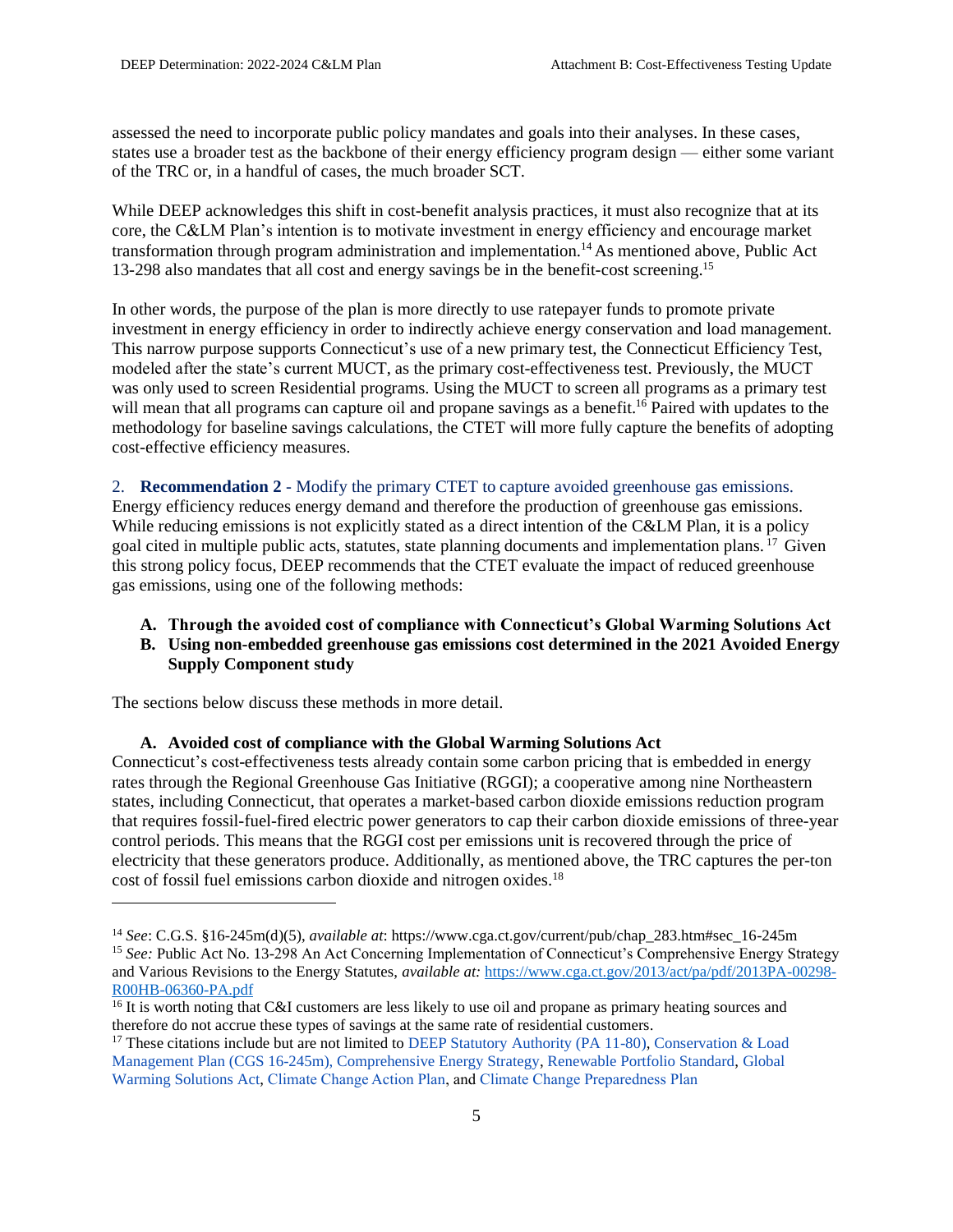While RGGI helps to regionally reduce emissions, it does not reflect the costs incurred by individual states to meet their own policy goals, such as Connecticut's cost of complying with its Global Warming Solutions Act (GWSA). Applying the avoided cost of compliance with the GWSA in the CTET is a mechanism for more completely valuing emissions reductions achieved through energy efficiency as a utility-system benefit. This would allow Connecticut to account for the costs and benefits of meeting overarching policy goals while remaining within C&LM statutory intent.

The 2021 Avoided Energy Supply Component Study (AESC) calculates the avoided cost of compliance with Massachusetts' Global Warming Solutions Act by comparing the cost of meeting state targets assuming no new incremental energy efficiency, to the cost of meeting the targets with energy efficiency resources included.<sup>19</sup> For Massachusetts, this amounts to a 15-year levelized cost of 1.79 cents per kWh for 2019-2033.<sup>20</sup> The rationale behind this approach considers the fact that energy efficiency lowers overall system demand, and therefore proportionately lowers the quantity of renewables that would need to be procured to meet the goals of the Massachusetts Global Warming Solution Act. As part of the update process described above, the Connecticut Energy Efficiency Board considered, but ultimately elected not to pursue, a similar study to calculate the cost of compliance with Connecticut's Global Warming Solutions Act.

#### **B. Non-embedded costs of greenhouse gas emissions in the Avoided Energy Supply Component Study**

| Table 76. Comparison of GHG costs under different approaches (2021 \$ per short ton) in Counterfactual #1 |                  |                  |                   |              |  |
|-----------------------------------------------------------------------------------------------------------|------------------|------------------|-------------------|--------------|--|
|                                                                                                           | <b>AESC 2018</b> | <b>AESC 2021</b> | <b>Difference</b> | % Difference |  |
| Social cost of carbon (SCC or "damage"<br>cost") at 2% discount rate                                      | Not quantified   | \$128            | -                 | ٠            |  |
| Global marginal abatement cost                                                                            | \$105            | \$92             | $-513$            | $-12%$       |  |
| New England-based marginal abatement<br>cost, derived from the electric sector                            | \$72             | \$125            | \$53              | 75%          |  |
| New England-based marginal abatement<br>cost, derived from multiple sectors                               | Not calculated   | \$493            |                   | ۰            |  |

Alternatively, the CTET could capture the impact of avoided GHG emissions using the per ton cost for non-embedded emissions from the AESC. The 2021 AESC provides multiple pathways for quantifying non-embedded GHG costs, referenced in the table below. 21

Notes: All values shown are levelized over 15 years. All AESC 2021 values except the SCC are levelized using a 0.81 percent discount rate (SCC uses a 2.0 percent discount rate). All AESC 2018 values are levelized using a 1.34 percent discount rate, then converted into 2021 dollars. In AESC 2018, damage costs were discussed, but not quantified. AESC 2018 did not discuss or estimate a New England-based marginal abatement cost derived from multiple sectors. Values shown above remove energy prices, but not embedded costs. Values shown above do not include losses.

<sup>19</sup> *See:* Synapse Energy Economics, Inc. Analysis of the Avoided Cost of Compliance of the Massachusetts Global Warming Solutions Act: Supplement to 2018 AESC Study, 2018, *available at*: [http://www.synapse](http://www.synapse-energy.com/sites/default/files/MA-GWSA-Supplement-AESC-2018-18-066.pdf)[energy.com/sites/default/files/MA-GWSA-Supplement-AESC-2018-18-066.pdf](http://www.synapse-energy.com/sites/default/files/MA-GWSA-Supplement-AESC-2018-18-066.pdf) <sup>20</sup> *See* Id.

<sup>21</sup> *See:* Avoided Energy Supply Components in New England: 2021 Report, May 2021, *available at*[:https://www.synapse-energy.com/sites/default/files/AESC 2021\\_20-068.pdf](https://www.synapse-energy.com/sites/default/files/AESC%202021_20-068.pdf)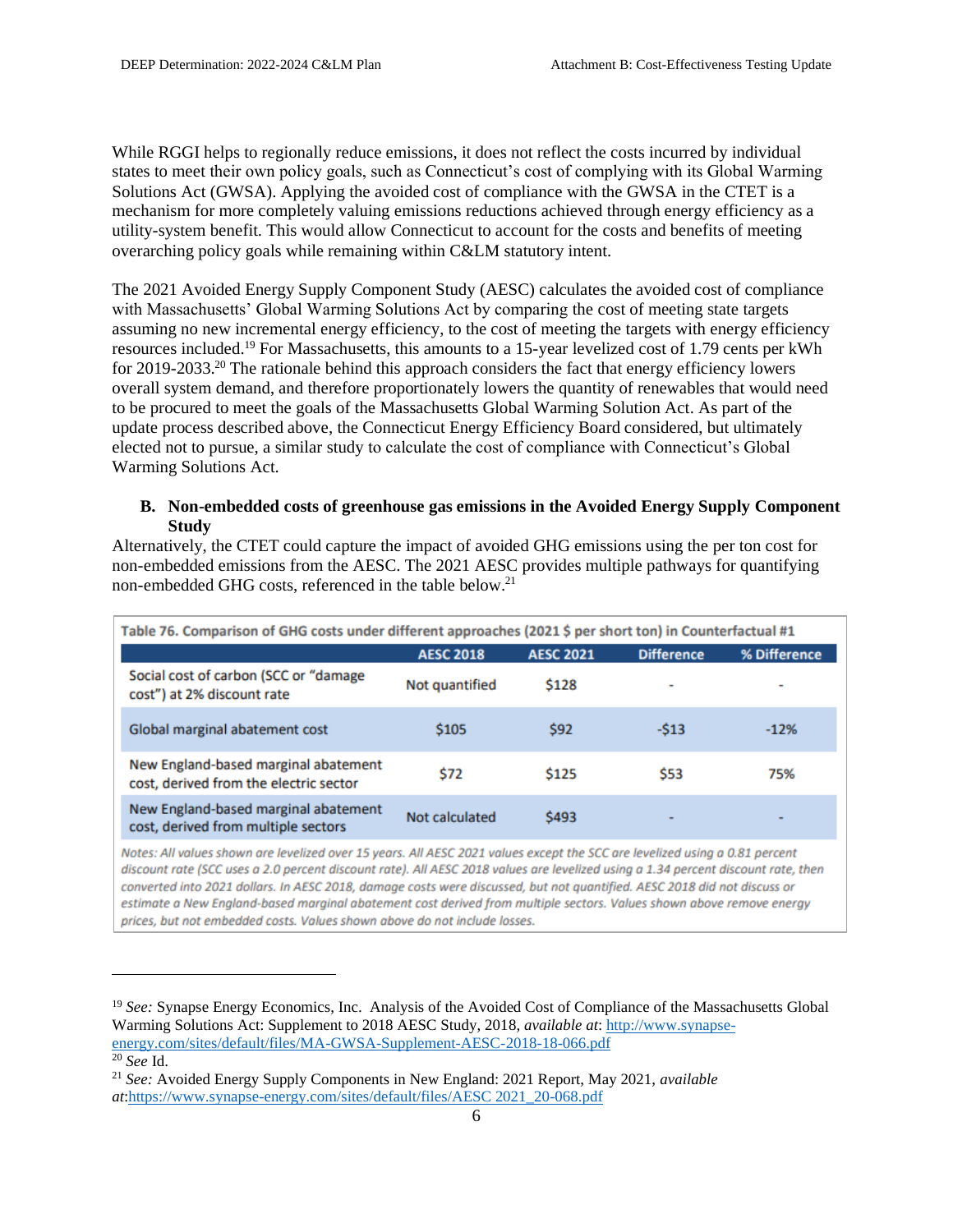The social cost of carbon (SCC) monetizes future damages resulting from greenhouse gas emissions on a global scale. The 2021 AESC outlines several social cost of carbon (SCC) methodologies, but ultimately recommends alignment with New York's Value of Carbon Guidance: using a 2 percent discount rate to generate a 15-year levelized SCC of \$128 per short ton.<sup>22</sup>

The global marginal abatement cost in the 2021 AESC derives the cost of non-embedded greenhouse gas emissions using large-scale carbon capture and sequestration (CCS) as the economy-wide marginal abatement technology.<sup>23</sup> For this international perspective, the 2021 AESC estimates a global marginal abatement cost of \$92 per short ton.<sup>24</sup>

The New England-based marginal abatement costs provide a local perspective by looking at the cost of marginal abatement technologies, either in the electric sector or across multiple sectors in the region. For the electric sector, the marginal abatement cost assumes a scenario where all end-uses must be electrified and powered by zero- or low-carbon technology. The AESC 2021 found that offshore wind is the most appropriate marginal abatement technology for New England and projected the cost of this resource through 2035 to determine a cost of \$125 per short ton GHG (carbon dioxide-equivalent). This regional marginal abatement cost is the current value used in Connecticut's TRC test for both electricity and natural gas. Lastly, across multiple sectors, the emissions cost is derived from future cost trajectories for renewable natural gas (RNG), resulting in \$493 per short ton GHG.<sup>25</sup>

#### <span id="page-6-0"></span>3. **Recommendation 3** - Modify the CTET to capture the utility system benefit of reduced arrearages, collection costs, debt write-offs, or administrative costs.

Benefits in the form of reduced arrearages, collection costs, debt write-off costs, or administrative costs can take a variety of forms, including costs of notices and support provided to customers in arrears, costs associated with shutting off and restoring service, carrying costs associated with arrears, and costs of writing off bad debt.<sup>26</sup> Since efficiency programs lower customers' energy use and energy bills, they can reduce the probability of customers falling behind or defaulting on bill payment obligations. All ratepayers can benefit from this, as the costs of arrearages accrue to all utility customers. Current testing practices exclude these utility system benefits but include the higher energy costs resulting from arrearages. This asymmetrical testing warrants inclusion of these benefits to the utilities and ratepayers in analysis.

The inclusion of these impacts in cost-effectiveness testing is particularly relevant to Connecticut, which has some of the highest electricity rates in the nation. Any impact that energy efficiency programs might have on affordability should be accounted for in the primary cost-effectiveness test, especially given that these large arrearages and shutoff protections are significantly larger for low-income customers,

<sup>22</sup> *See:* Establishing a Value of Carbon: Guidelines for use by State Agencies, 2020, *available at*: [https://www.dec.ny.gov/docs/administration\\_pdf/vocfguid.pdf](https://www.dec.ny.gov/docs/administration_pdf/vocfguid.pdf)

 $23$  The marginal abatement cost Is a measure of the cost of reducing one additional unit of greenhouse gas emissions. The values In the 2021 AESC assume that the marginal abatement cost will be at least equal to the most expensive abatement technology (the marginal abatement technology). *See:* Avoided Energy Supply Components in New England: 2021 Report, May 2021, *available at*: [https://www.synapse-energy.com/sites/default/files/AESC 2021\\_20-](https://www.synapse-energy.com/sites/default/files/AESC%202021_20-068.pdf) [068.pdf](https://www.synapse-energy.com/sites/default/files/AESC%202021_20-068.pdf)

<sup>24</sup> *See* Id.

<sup>25</sup> *See* Id.

<sup>26</sup> *See:* National Standard Practice Manual for Benefit-Cost Analysis of Distributed Energy Resources, August 2020, *available at*: [https://www.nationalenergyscreeningproject.org/wp-content/uploads/2020/08/NSPM-DERs\\_08-24-](https://www.nationalenergyscreeningproject.org/wp-content/uploads/2020/08/NSPM-DERs_08-24-2020.pdf) [2020.pdf](https://www.nationalenergyscreeningproject.org/wp-content/uploads/2020/08/NSPM-DERs_08-24-2020.pdf)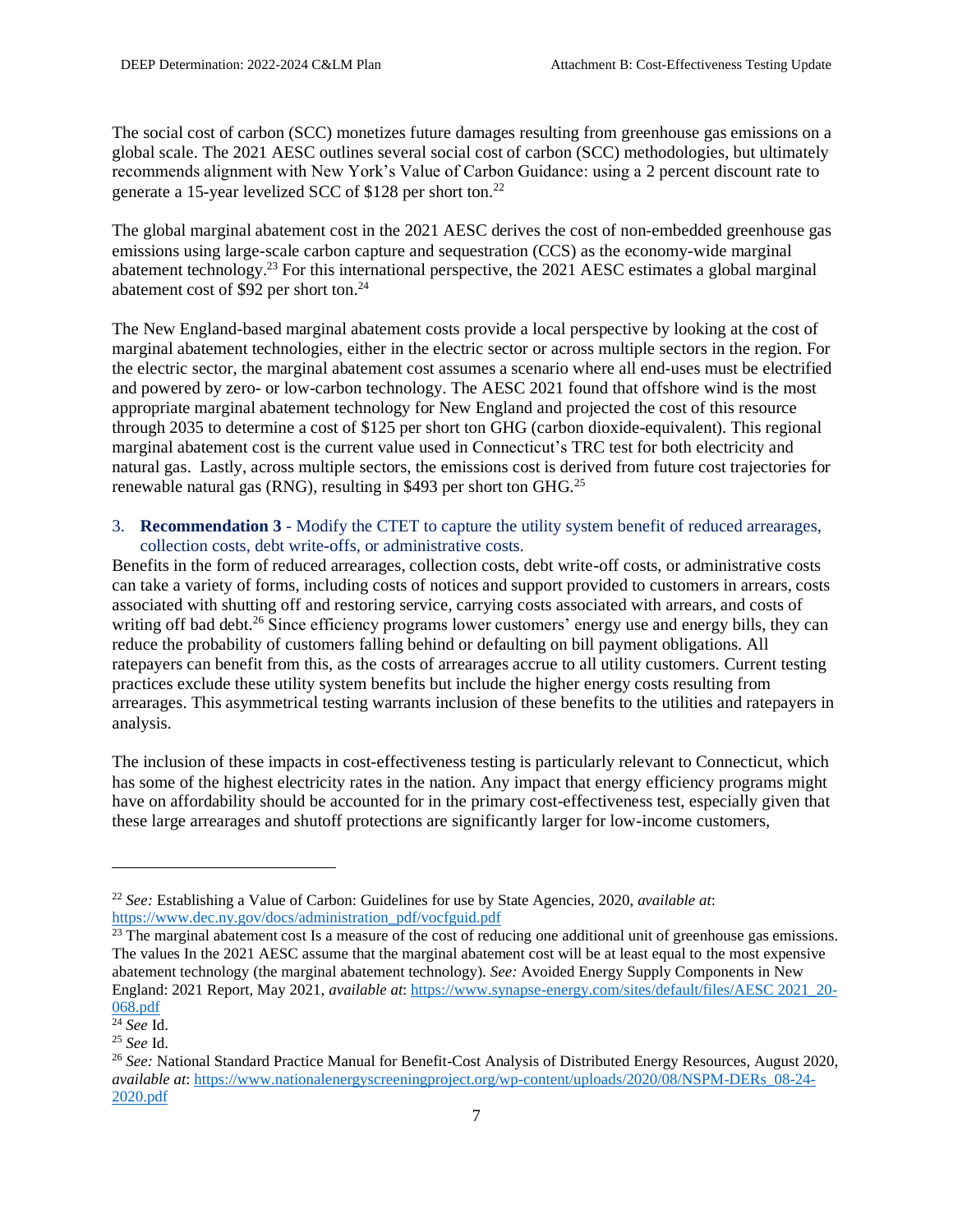particularly in states where low-income customers are offered discounted rates or shutoff protection provisions that can sometimes result in large arrearages.

Because arrearages and debt collections are already expressed in monetary terms, evaluators can directly monetize these utility non-energy impacts (NEIs), typically by taking the average of pre- and postparticipation data and finding the difference in the NEI for a treatment group.<sup>27</sup> The Evaluation Committee of the Energy Efficiency Board has an NEI study underway that will include analysis of arrearage data. The study proposal calls for examining billing and payment data for participants and nonparticipants of the Home Energy Solutions-Income Eligible program to compare incidence and financial changes attributable to that program. The resulting NEIs may address arrearages, bad debt write-offs, customer calls and collections, and terminations, among others.<sup>28</sup> Once finalized, the NEIs from this study could be applied to the CTET as a utility system benefit.

While these values are in development, it may be possible to derive a value for this NEI from existing sources. A 2018 literature review of non-energy impacts prepared for the Energy Efficiency Board provides guidance on potential adders that could capture the impact of reduced arrearages. Reviews of program studies from Colorado and Maryland found that the impact of efficiency programs on arrearage carrying costs was about five dollars per unit (see table below).<sup>29</sup>

| <b>Table ES-9</b><br><b>Utility Rates and Arrearage Reduction Impacts from Weatherization</b> |                                          |                                          |  |  |
|-----------------------------------------------------------------------------------------------|------------------------------------------|------------------------------------------|--|--|
| <b>Weatherization Impact</b>                                                                  | <b>Study</b>                             | <b>Annual Benefit</b><br><b>Per Unit</b> |  |  |
| <b>Reconnections</b>                                                                          | CO Low-Income EE NEB Study (2010)        | $-$ \$0.66                               |  |  |
| <b>Notices</b>                                                                                | CO Low-Income EE NEB Study (2010)        | \$0.07                                   |  |  |
| <b>Shutoffs</b>                                                                               | CO Low-Income EE NEB Study (2010)        | \$0.94                                   |  |  |
| <b>Customer Calls</b>                                                                         | CO Low-Income EE NEB Study (2010)        | \$1.36                                   |  |  |
| <b>Arrearage Carrying Cost</b>                                                                | CO Low-Income EE NEB Study (2010)        | \$5.25                                   |  |  |
| <b>Arrearage Carrying Cost</b>                                                                | MD Empower Energy Efficiency NEBs (2014) | \$5.50                                   |  |  |
| <b>Reduced Rate Subsidy</b>                                                                   | CA LI Public Purpose Test (2001)         | \$7.27                                   |  |  |

A 2019 study prepared for California's investor-owned utilities reviewed several studies on the utility arrearage NEI from the past few decades and found that the value of this NEI ranged from about \$0.50- \$5.00 per household, with a typical value of \$3.00 per household.<sup>30</sup>

<sup>27</sup> *See:* Non-Energy Impacts Approaches and Values: an Examination of the Northeast, Mid-Atlantic, and Beyond, NEEP, June 2017, *available at*[: https://www.puc.nh.gov/EESE Board/Final NEI Report for NH-6-2-17.pdf](https://www.puc.nh.gov/EESE%20Board/Final%20NEI%20Report%20for%20NH-6-2-17.pdf) <sup>28</sup> *See:* X1942 Non-Energy Impacts Study (presentation to Energy Efficiency Board Evaluation Committee), NMR Group, Inc., March 22, 2021, *available at*: [https://www.energizect.com/sites/default/files/2021-06/X1942 NEI](https://www.energizect.com/sites/default/files/2021-06/X1942%20NEI%20Kickoff%2020210322x2.pdf) 

[Kickoff 20210322x2.pdf](https://www.energizect.com/sites/default/files/2021-06/X1942%20NEI%20Kickoff%2020210322x2.pdf)

<sup>29</sup> *See:* Connecticut Non-Energy Impacts Literature Review: R1709, prepared by APPRISE for the Energy Efficiency Board, December 2018, *available at*: [https://www.energizect.com/sites/default/files/R1709\\_CT Non-](https://www.energizect.com/sites/default/files/R1709_CT%20Non-Energy%20Impacts%20Literature%20Review_Final%20Report_Dec%202018.pdf)[Energy Impacts Literature Review\\_Final Report\\_Dec 2018.pdf](https://www.energizect.com/sites/default/files/R1709_CT%20Non-Energy%20Impacts%20Literature%20Review_Final%20Report_Dec%202018.pdf)

<sup>30</sup> *See:* Non-Energy Benefits and Non-Energy Impact (NEB/NEI) Study for the California Energy Savings Assistance (ESA) Program, Skumatz Economic Research Associates, July 2019, *available at*: [Microsoft Word -](https://pda.energydataweb.com/api/view/2289/ESA%20NEB%20Study%20Draft%20Report%20Volume1.pdf) [ESA NEB Study Draft Report Volume1.docx \(energydataweb.com\)](https://pda.energydataweb.com/api/view/2289/ESA%20NEB%20Study%20Draft%20Report%20Volume1.pdf)